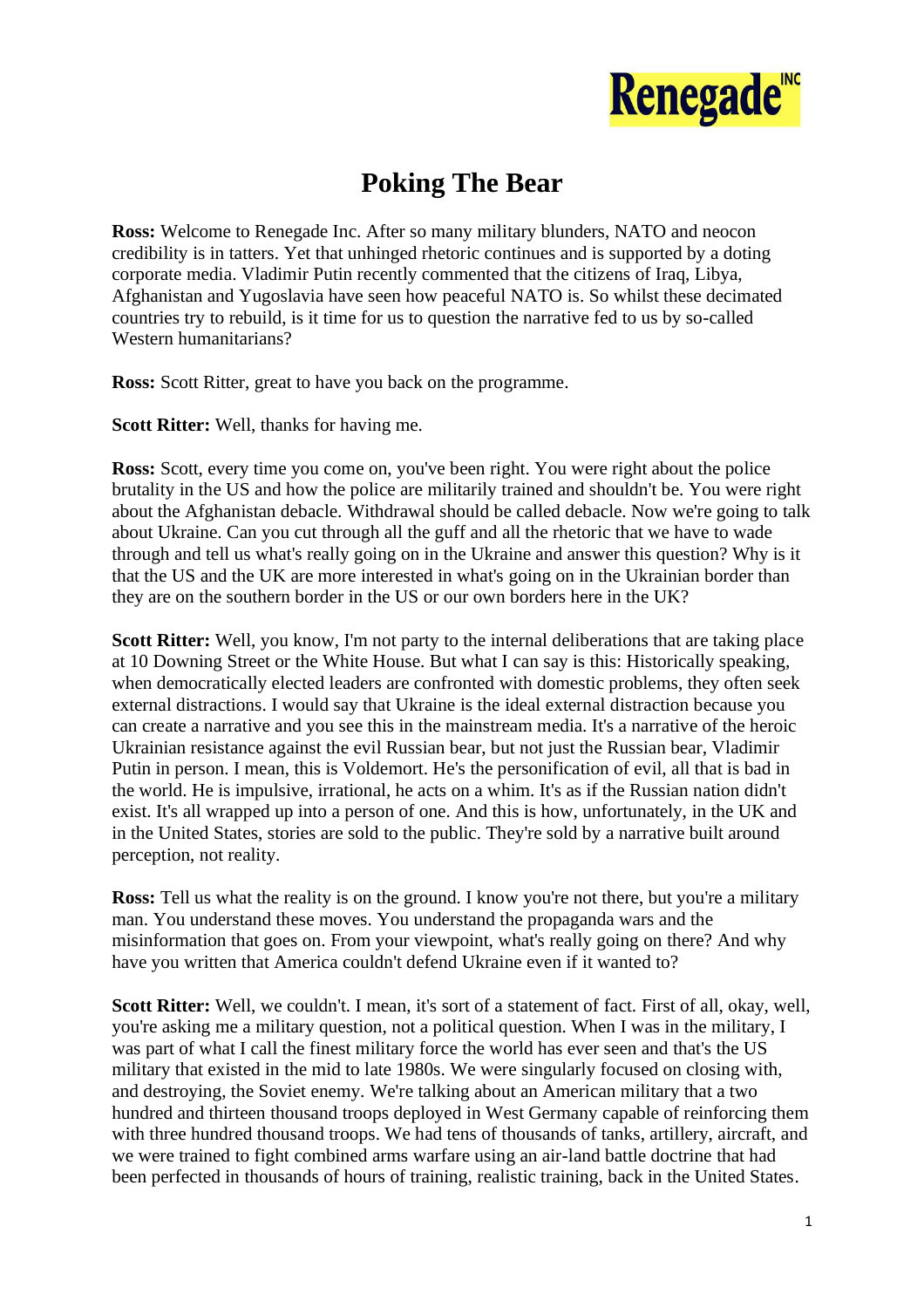

Today we have barely 60,000 military forces in Europe, of whom probably only 20,000 are combat forces. The rest of them are involved in logistics and command staff in fighting wars in Africa and the Middle East and everything but ready to fight the Russians. The Russians, meanwhile, have come out of the collapse of the Soviet Union, come out of the Yeltsin debacle, and have emerged from the difficulties from the Chechen War, from a war with Georgia, where the Russian troops did not do so well in 2008. That was an embarrassment for Russia and they have rebuilt their military. They have reconstituted large scale combined arms combat forces, the first guard's tank army, the 20th Combined Arms Army. These are Cold War-era forces that used to be deployed in East Germany, ready to punch across the border and fight NATO. Russia disbanded them because they said, We're not going to be fighting a ground war in Europe anymore. Well, guess what? You might be. So they reconstituted them. They are trained, equipped, organised and have a doctrine to close with, and destroy, NATO. They've been training this way for close to half a decade now. Meanwhile, NATO and the United States has spent the last 20 years kicking down doors in Iraq and slaughtering goat herders in Afghanistan in a losing fight. We didn't even win that fight. We got beat. And now we evacuated whatever you want to call what happened in Afghanistan? We retreated in defeat. It was a humiliation, not only for the United States, but for NATO. And remember, it's not just the United States that can't fight this fight. NATO can't either. NATO and the United States are not equipped, trained, organised, prepared psychologically, physically, mentally - to fight a war with Russia. If they did, they would lose. It would be a humiliation along lines that the United States has not experienced. It would be something akin to what happened to France in 1940, what happened to Poland in 1939, what happened to Iraq in 1991. This is the level of defeat that would occur. So no, the United States can't fight the war. The generals know this, but the politicians can't admit this. But the politicians who say, right now, send 3,000 troops. Really? Do you think the Russians use them anything other than for speed bumps because that's all they are?

**Ross:** When you talk about the generals, you are absolutely scathing about the generals who've been decorated in Afghanistan. Basically, you were saying last time we spoke that it was a gravy train there. And these generals have come out looking like Christmas trees, heavily decorated, but having not done much at all. Aren't the generals aware of the analysis that you've just come out with?

**Scott Ritter:** Well, you know, H.R. McMaster, who used to be, you know, a prominent American general who gained fame in Iraq and Afghanistan, he's one of the Christmas trees we're talking about here. He spent some time at Fort Leavenworth. And in 2015, I believe, published a study called The New Russian Military Threat or something of that nature. The study was amazing because it pretty much said the following: Russia will kill us all in a war. That was the conclusion. We're not ready to fight Russians. They have overwhelming artillery supremacy, armoured supremacy, electronic warfare supremacy. If we go to war against Russia today, our troops will be stumbling back on their battlefield deaf, dumb and blind, and they'll just be surrendering. It wasn't just him that said this. In 2017, the 173rd Airborne Brigade, which is component that's based in Italy, continued the rapid deployment force of NATO, did a study that said, We're coming out of this conflict in the Middle East because the 173rd was deployed frequently to Afghanistan and Iraq - unable to fight the Russians. We don't have the equipment. We don't have the training. We don't have the doctrine. We got nothing. And everything the Russians have is superior to us. We will lose this fight. So it's not that, you know, they've been saying this in private to Biden. They've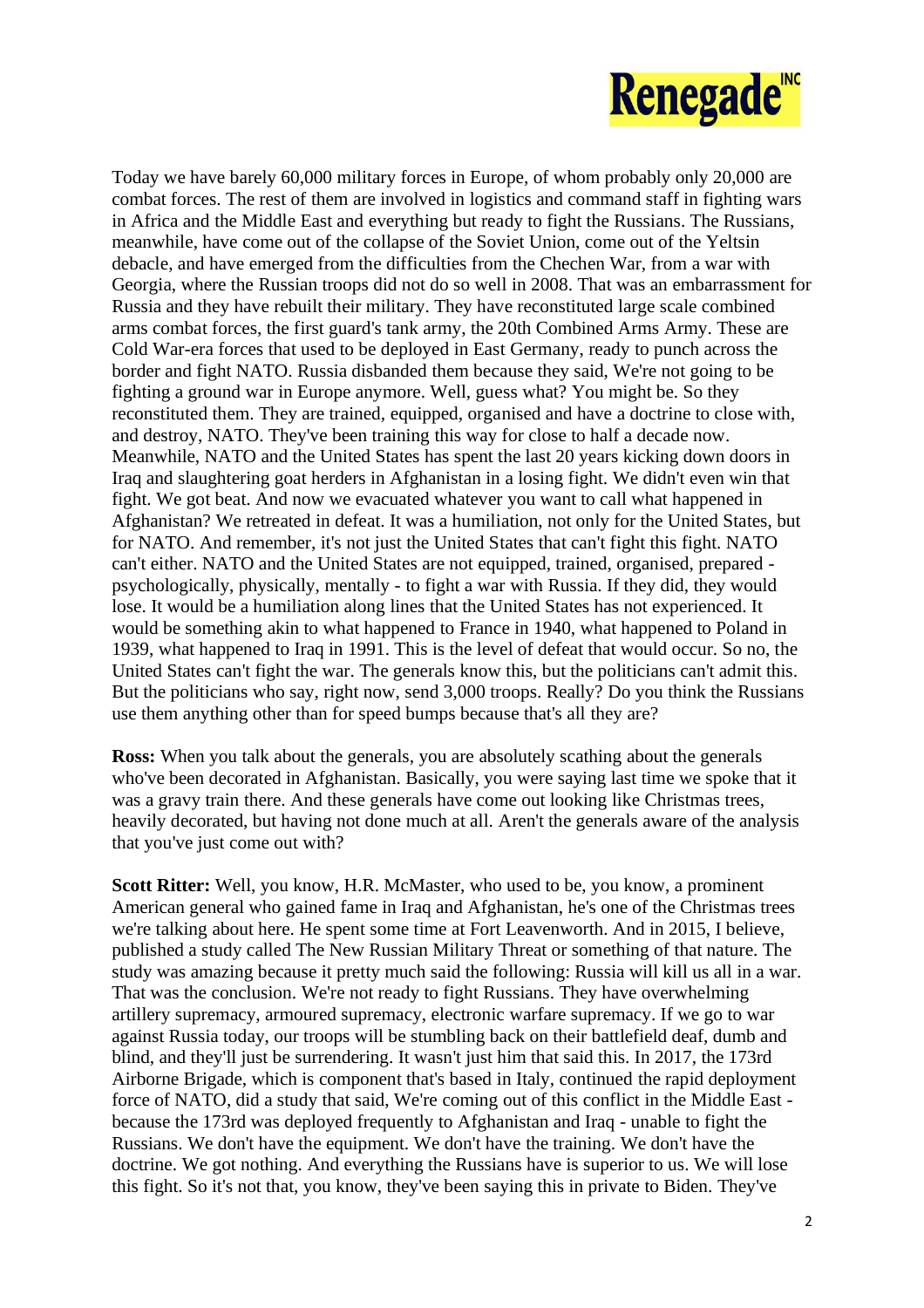

been saying this in public to the American people and to Congress, and we haven't done anything about it.

**Ross:** But what would the American people say - because let's face it, and I'm going to put this diplomatically. If we go to the American electorate and say, by the way, the generals know that if you start this fight, you're going to lose badly, surely the American people aren't going to take that very well. Is that diplomatic enough for me to say it that way?

**Scott Ritter:** It's very diplomatic. For me, I'm infuriated. As a taxpayer, I contribute to a defence budget of seven hundred and sixty-plus billion dollars a year.

**Ross:** So all this rhetoric is just augmenting profits for Raytheon, Lockheed Martin and all the arms companies. Is that the purpose of this?

**Scott Ritter:** That's what it's looking like because it sure as hell isn't putting a combatcapable military force in the field. Not only are we being told we can't fight the Russians, we can't fight the Chinese. This is why you have to be careful. This is why American politicians have to spin and bluster and lie and create perception over reality, because if they ever told the truth, I mean, there would be a revolt in the streets that made January 6 pale in comparison. And it should happen if the American people are being lied to in this way. 760 billion dollars, if we can't win a war, when I was in the military, we could fight two and a half wars and win all of them.

**Ross:** So back to your first point, which is, look over there. I know we're collapsing over here. We've got a political impasse. We've got a lame duck president often doesn't know where he is. Same in the UK. Boris Johnson, failing and floundering. Is it as simple as that, actually, a big dust up over there just is the easier option, politically?

**Scott Ritter:** Well, I think actually both Boris Johnson and Joe Biden would prefer that there wasn't a big dust up over there. You know, first of all, let's understand that we're not driving this boat.

**Ross:** Who is?

**Scott Ritter:** Well, I would say that Ukraine is and then Russia.

**Ross:** But not even President Zelensky wants a dust up.

**Scott Ritter:** Today, he doesn't want a dust up because he's confronted. You know, he's the boy who cried wolf thinking there was not a wolf and suddenly there's a damn wolf at his door. Zelensky has been saying for some time that it is the policy of Ukraine to reincorporate Crimea, to reoccupy, to get the Russians out. And he's spoken of, you know, diplomacy - we want to achieve this diplomatically. But he's also told the Ukrainian people and the military that we will use all force as necessary, to include war, to get this done. We are not backing down from this whatsoever. And he said, this is why we need to join NATO. We need to join NATO so that we can achieve this militarily. I'm not making this up. This is his own words.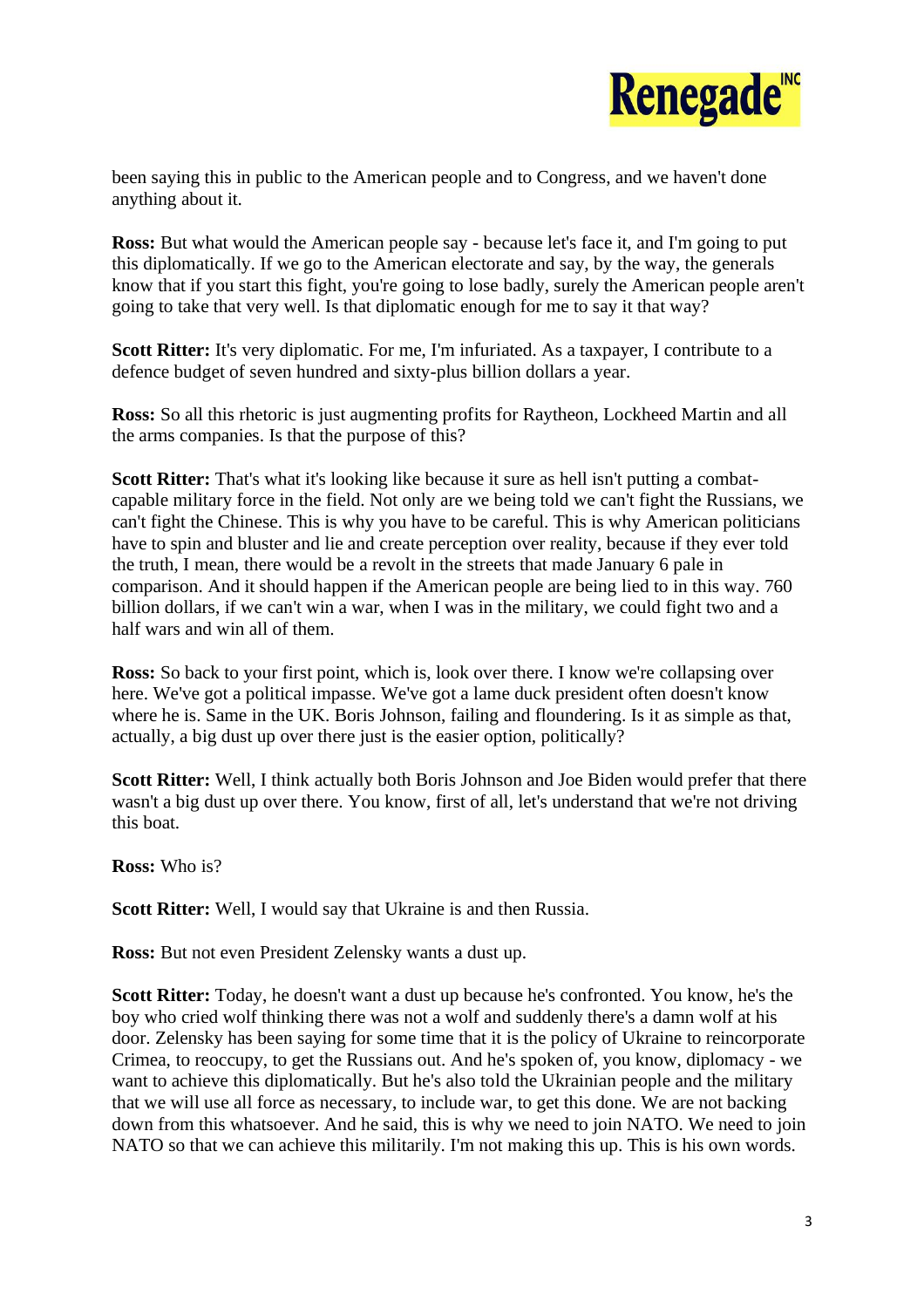

**Ross:** But listen, NATO don't want him. NATO don't want Ukraine.

**Scott Ritter:** Except that NATO's trapped by its own rhetoric. It's a prisoner to the principles of NATO. You know, I mean, the notion that we have an open door policy, we have to let anybody who qualifies in. And if this poor European country called Ukraine says, we want to be a member, we have to give that credence. I say, you don't. There's nothing in the NATO charter that requires that at all. In fact, NATO is obligated, I think, under Article 10 of the charter, to carefully evaluate any application to see what would impact the overall security of NATO. Understand this NATO, if you let Ukraine in, it's a suicide pill. Russia has been saying since 2008, since the NATO-Bucharest summit where they floated the concept of Ukrainian-Georgian membership, Russia has been saying, 'nyet'. In 2009, then U.S. Ambassador, William Burns, wrote a cable where he said: This is what the Russian position is and we need to respect it. Russia followed through in 2016, I believe, with a foreign policy statement that said the exact same thing. In this, Ukraine is a red line. This is very important to us. Putin has repeatedly gone on and said: Hey, guys, I'm speaking over here, but you're not listening. And at some point in time, you've got to understand that when you don't listen to me speak, I'm going to punch you in the face because then you're going to listen. He did that from a nuclear standpoint by creating nuclear weapons that the West has to pay attention to. Suddenly, arms control was cool in the West. Wanna know why? Because Russia build weapons that scare the crap out of us. Now, we have a situation where Russia is saying this Ukraine thing's a red line. Let's see what scares you? The military. So I'm going to deploy the military on my own soil, but in a manner which, even though I'm saying I'm not going to invade Ukraine, any military professional will look at it and go, Oh Christ, this guy could move across the border and take you guys out. And there's nothing NATO can do about it short of a nuclear conflict, which is why, by the way, this is all very dangerous, because if it ever did get to a war, you know, the Russians would have to be careful about the scope and scale of their victory. Because if they did what they're capable of doing and crushing, annihilate and wipe NATO forces off the map, the only option NATO has left is to employ tactical nukes. And then it's all over, you and I won't even be here. We'll be crispy critters. The world will end. And the Russians know this. But the Russians are forcing the United States and NATO to listen. And guess what? It's working. Inside NATO and the European Union now are conversations that should have been taking place over the course of the past 10 years, but haven't because the United States has said, don't worry about Russia, it's just a gas station masquerading as a country. It's not real, and don't worry about it. Their military is not as good as they think they are. Yeah, they produced that tank but they can only produce four of them. They've got a couple of planes. Well guess what? The Russian military is real and it's ready to kick your a\*\*e. So, you know, that's where we stand today. Russia is in control. This is a table set by Russia, a menu defined by Russia and eventually United States are going to have to sit down at the table and eat chicken Kiev. They think they're going to serve up a Texas T-Bone, but they're eating chicken Kiev, man, because that's what the Russians say you're gonna eat.

**Ross:** Michael Averko, welcome to Renegade Inc. Really great to have you on the programme.

**Michael Averko:** Thank you, sir.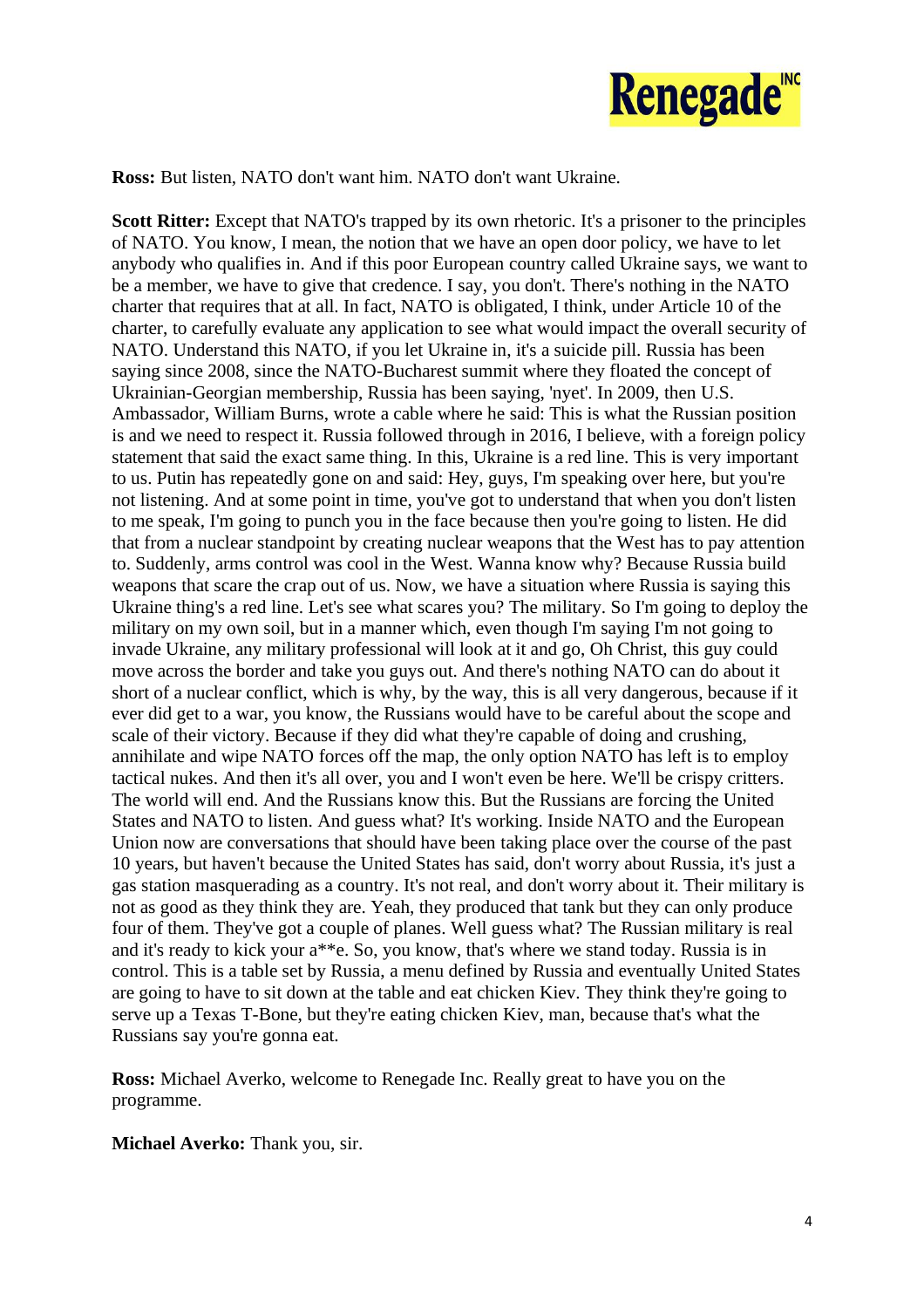

**Ross:** Michael, we have heard in the first half about the military capacity and capability of Russia. We've also heard about Ukraine and their intentions. And we've also heard about NATO and the fact that they're not battle-ready. And in fact, if any conflict broke out on this border, it would be pretty ugly scenes for NATO, the US, et cetera. Just give us the historical context, if you will, about this conflict and why we, once again, find ourselves in this position poking the bear.

**Michael Averko:** Ukraine has very much a sort of regional history. There's an area in the west of Ukraine, notably in Galicia-Volhynia, Transcarphia, that was ruled by the Austrian Habsburgs and before that, Poland. And when these people became part of the Soviet Union in 1940, they realised, you know, there was a great cultural divide, and the western part of Ukraine is not comfortable with Russian speakers, Russian culture. And the same is true the opposite way because a lot of these west Ukrainians developed an anti-Russian attitude. And I believe that when the Soviet Union broke up, the Western NGOs were very much influenced by this west Ukrainian component. And so when the West was strong in the 1990s and Russia was not as strong, this anti-Russian variant was getting an upper hand in Kiev, the capital. And what you have basically is a sort of culture clash. Among the west Ukrainians with an anti-Russian lean, they were complaining about Yanukovych's culture minister being biased against them. But in the meantime, the person they had under Yushchenko was biased against a pro-Russian perspective. And now we have a clear anti-Russian bias as well, and this rubs the pro-Russian areas the wrong way.

**Ross:** With that sort of analysis and the sort of frozen conflict within that, how then do you see a way through? And is that through diplomatic means? Is it through military means? Or is there another way of going to try and get unity and some kind of thawing of these warring factions?

**Michael Averko:** Diplomatic is the way to go. The problem is the Kiev regime, anti-Russian component, they want to have, like totally anti-Russian Ukraine. But for Ukraine to exist and Putin, in his press conference, said Crimea could have still been part of Ukraine - the problem is they have to understand that if it's going to maintain its communist drawn boundaries, they have to give a little. They have to understand the different regional component. But for them, the idea of federalism and autonomy is wrong because they feel the country is more likely to break up. But hello, the country is in the condition it is right now. And we do have this Minsk protocol, which the United States says they're committed to, but they're not really leaning on the Kiev regime to honour it. And the Kiev regime, even though they signed it, they have said in no uncertain terms, they don't want to go through with it. So that's the problem.

**Ross:** If this is a wicked problem from a diplomacy point of view, what is a sort of safety-net measure that you could take to in some way smooth the way, in some way to get some sort of traction? Because again, back to this frozen conflict, no one wins.

**Michael Averko:** Right. And I think in a way, what's helping the situation - because I'm sorry to say, the government in my country appears very clueless. When Lavrov presented to Blinken the Istanbul and Astana declarations, saying that an expanded military alliance can't threaten another nation, Blinken reportedly just shrugged his shoulders. And we saw this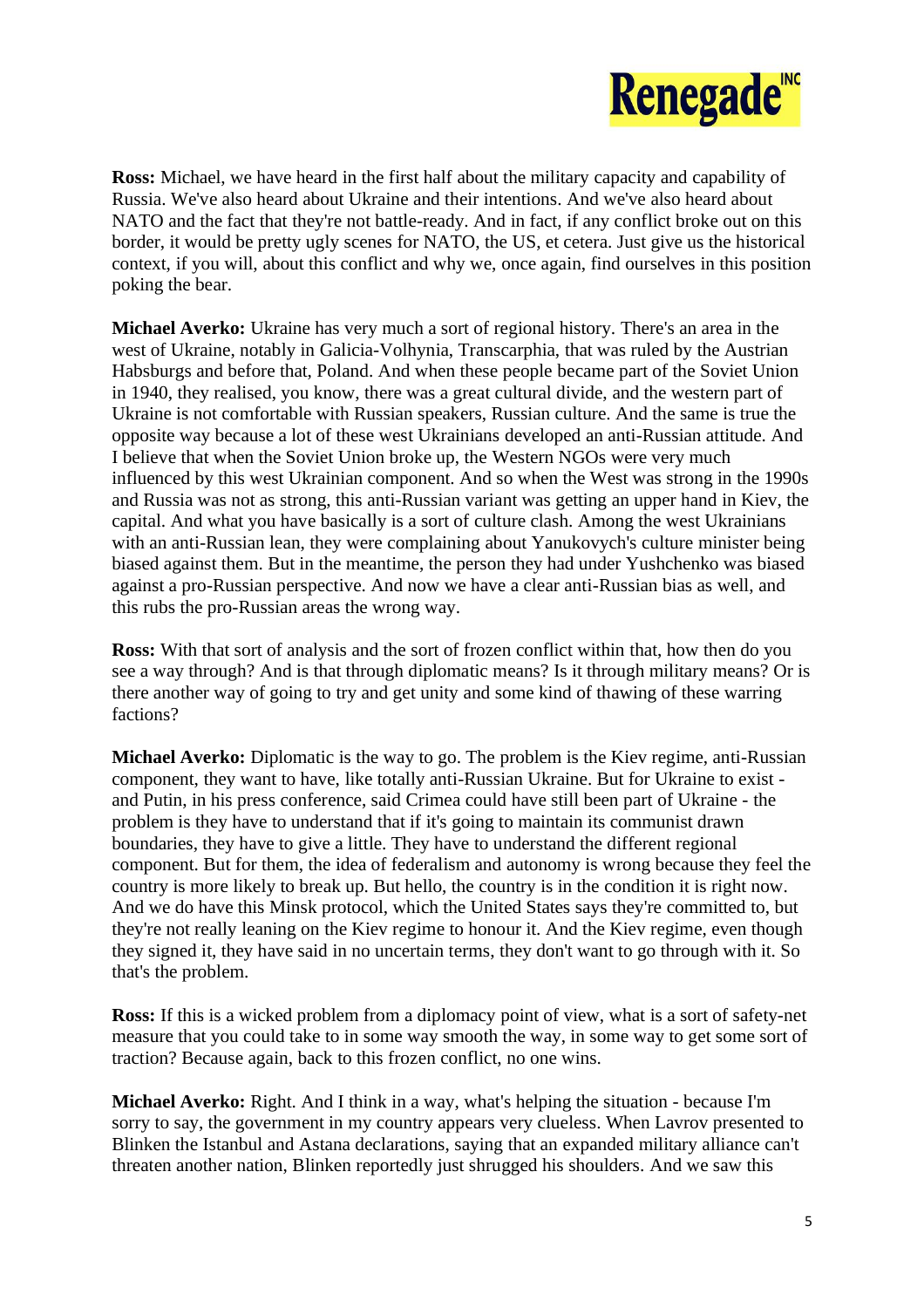

cluelessness, if you may, when Blinken and Nuland approached the Chinese to openly be critical of Russia and they should know what the Chinese answer would be. For openness, the Biden administration has dissed the Beijing Olympics with this diplomatic boycott. But also, China said in no uncertain terms, Hello how about getting the Kiev regime to do this Minsk protocol? It's a UN approved agreement where the Kiev regime is supposed to negotiate for this greater autonomy. We are also seeing Russia talking to France and talking to Germany. And the United States, they tried to cover for Biden that, you know, he has the world behind him. But the reality is that it's quite the contrary. We had the Croat president, democratically elected. He said that, you know, this is about American domestic politics. He was sort of insinuating that Biden's low poll numbers he creates this problem, exaggerates it and it takes attention away from that. And so the less American involvement and greater involvement of others - inside NATO, outside NATO, like the Chinese - I think, will definitely help the situation and in a way kind of coerce the elites here who often are clueless to see reality, whether they want to admit it or not.

**Ross:** This idea that we heard in the first half about an open door policy for NATO. How is that the case? Surely every member, every NATO member, should be in agreement if there is to be a new member?

**Michael Averko:** Yes. But as we've seen, there have been two waves of NATO's expansion where, despite Russian objections, they were able to get it through. And from a Russian standpoint, NATO is definitely an existential threat. You know, when the Soviet Union broke up, Russia openly inquired about joining NATO and that was met with a staunch amusement. But then when Poland and some others shortly thereafter sought NATO membership, it was justified and included blatantly inaccurate anti-Russian propaganda along the lines of Russia is an inherent threat to the West. NATO was created to keep Russia down. Russia lost the Cold War. Russia doesn't like NATO expansion. Too bad. And again, because it's to keep Russia down, Russia could never be in NATO. Now this is bad history. Germany fought two wars against the West. Russia was allied with the West. When you go back to history, at times Russia was allied with the West against other Western countries. So this idea that Russia is an inherent threat is faulty. On top of that, NATO, whenever they have new conflicts like Georgia, 2008, Ukraine, 2014, it's been patently biased. And when you see their leaders, Jens Stoltenberg, his predecessor, Anders Fogh Rasmussen, clearly anti-Russian. But then people tell me, calm down, they're just figureheads. And I say, fine. But what happens like the German naval commander? He says something to the contrary that Putin should be respected. Crimea's going to remain a part of Russia, and there should be a greater concentration on China. He is forced to resign for saying that. So clearly, this is giving Russia a notice - and this is the most powerful military bloc in the world - it needs to be contained somehow for their own sense of security.

**Ross:** You touched on the fact that when politicians are doing badly at home, whether it be in ratings or having parties in Downing Street, what they do is they go and create a scenario somewhere else so they can distract from their own leadership failings. With this situation, when we know that militarily, Russia is so far advanced, NATO's fractured, unable to fight, really, meaningfully, do you think that these politicians who are talking in this way, genuinely believe their own rhetoric and are deluded, or do you think they know, deep down, that actually, if this was to go off as it were, then actually it would be catastrophic, not just for Europe, but for the world?